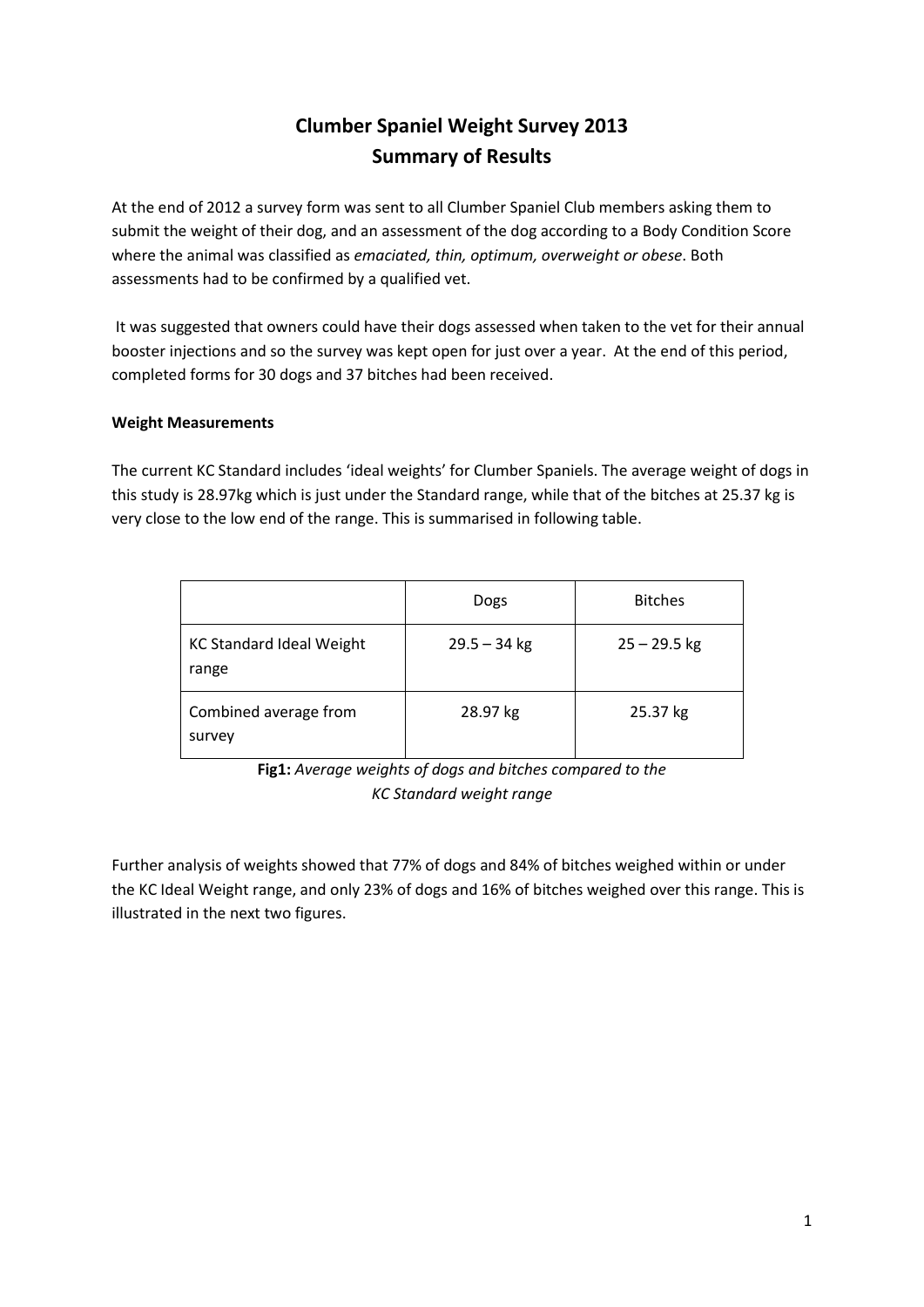

**Fig 2:** *Percentage of dogs and bitches whose weights fall over, within or under the KC Standard weight range*

The next diagram combines the figures and shows that 20% of the whole population were over the KC Standard Weight range.



**Fig 3:** *Percentage of the whole population which fell under, within or over the KC Standard Weight Range.*

Both dogs and bitches were then split into three separate age groups: 'Junior' or under 18 months, 'Veteran' or over 7 years, with all those in between described as 'Adult'. Average weights for both sexes for the three age groups are shown in the following diagram.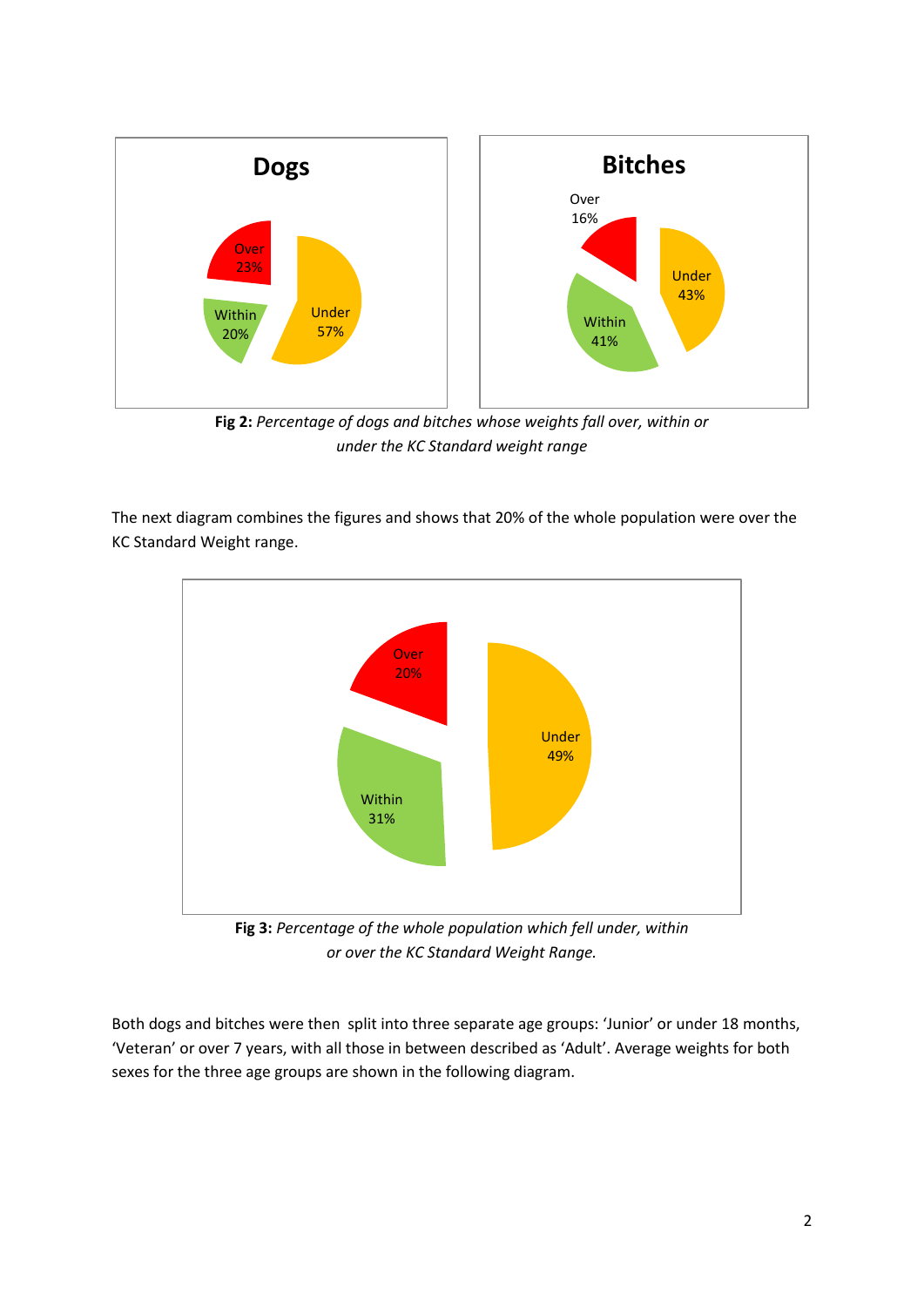

**Fig 4**: *Average weights of dogs and bitches separated by age groups*

## **Body Condition Scores**

One bitch was not given a definition of body condition therefore only 30 dogs and 36 bitches were considered in this section. Some vets had used an additional description *optimum/overweight* which was analysed as a separate category.

Using the Body Condition Score 3% of dogs and 14% of bitches were described as being *overweight*, with an additional 10% of dogs and 14% of bitches described as *optimum/overweight*. No animals were classified as *obese, thin* or *emaciated*. The vast majority, 83% of dogs and 72% of bitches were defined as *optimum.* The following charts show the distribution of *underweight, optimum, optimum/overweight* and *overweight* animals as defined by the vets.



**Fig 5**: Percentage distribution of dogs and bitches according to their Body Condition Score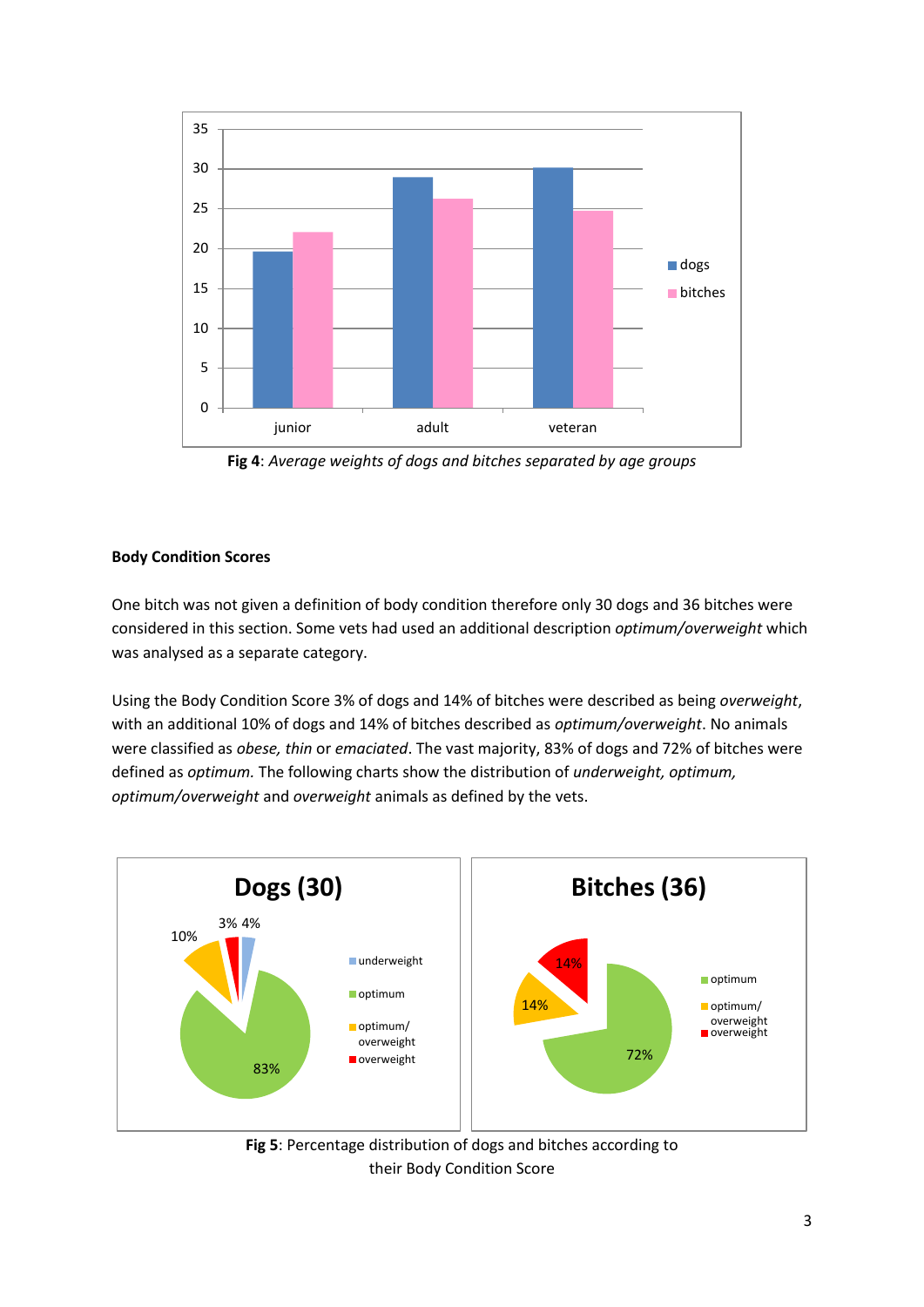The next diagram combines all animals and shows that 9% of the whole population was classified as *overweight* according to the Body Condition Score, with an additional 12% described as *optimum/overweight.*



**Fig 6**: Distribution of Body Condition Score of total population

It is interesting to note the difference between the percentage of animals defined as overweight because their weight measurement is over the KC ideal weight range, and the percentage defined as overweight using Body Condition Score. More dogs were defined as overweight based on their actual weight (23%) than were overweight based on the Body Condition Score (3%). However the figure for bitches is much closer with 16% using weight measurements and 14% using the Body Condition Score. This is illustrated in the next diagram.